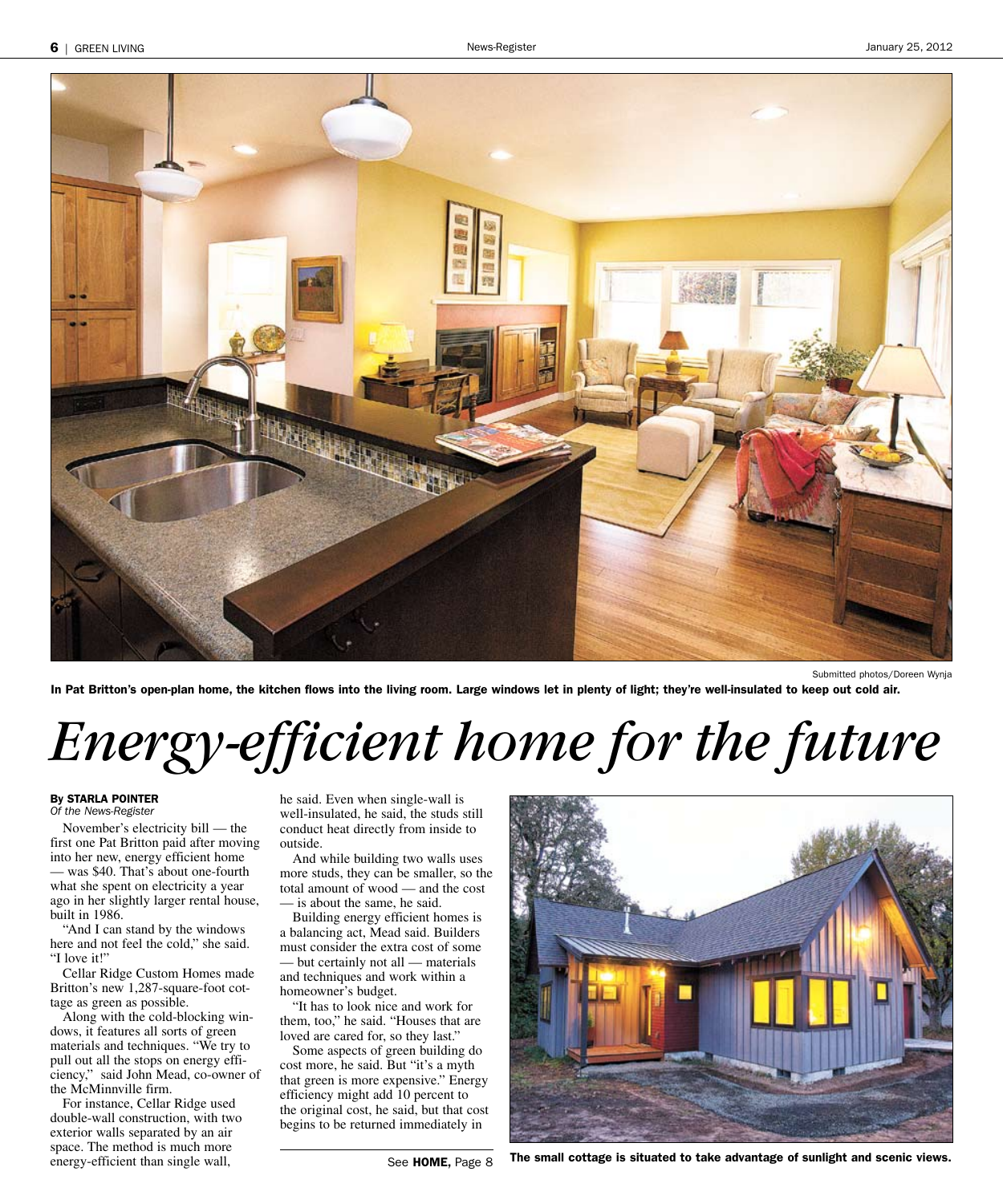## HOME<br>Continued from Page 6

the form of lower utility bills.

The \$40 November electric bill only confirmed what Britton already knew: That she'd made the right choice for her future.

———

She had her new house built next to the homes of friends who will provide just the right amount of companionship. They can keep an eye on one another, but maintain privacy and independence, she said.

"I'm thinking of the future," Britton said. "I can't afford assisted living, so I want to build a place I can live in as long as possible."

Britton began thinking about future living accommodations many years ago, not for herself, but for her developmentally disabled son, Peter Vyas. At the time, he still lived with her. But what would happen, she wondered, when she could no longer care for him?

She joined other parents of children with disabilities who had the same concerns. Together, they spearheaded construction of an apartment complex on Eighth Street that gives their adult children independence with some structure.

"It's proved to be wonderful for Peter," she said.

So two years ago, she and some of

the other parents decided to look into building homes that would give them the same mix of structure and independence. They thought about sharing one space, but decided they wanted the privacy of separate dwellings.

They also wanted energy efficiency, so they approached Cellar Ridge. ———

**Before the first** shovel dug into the ground or the first nail was struck, Britton spent hours talking with house designer Matt Daby. "I talked to him a lot about what I wanted, what I needed, what I liked in my other house," she said.

Daby translated her list into a design, which Cellar Ridge builders translated into a structure with which she is delighted.

"I'm really proud of the way it's turned out," she said. "It's functional for me and would be suitable for a couple, as well."

With main rooms that flow one into another, her small home feels light and airy. There are plenty of windows facing south and west in the living/dining/ kitchen area, with views of the flora and fauna of nearby Cozine Creek.

The kitchen is compact, but doesn't seem tight because it's open to the rest of the house. It features custom cabinetry and touches such as pull-out drawers in the pantry, to make it easy to find ingredients. The black Kenmore appliances are Energy Star rated. The countertops appear to be high-end, but



are really laminate; the tile backsplash adds color.

Off the dining room, a reading nook overlooks the covered deck where chickadees caucus. The window seat's cushion is actually a twin-bed mattress, so the nook can double as a guest bed, if necessary.

The electric furnace maintains an even 68 degrees during the day, 64 at night. Britton also can turn on her gas fireplace.

Stranded bamboo flooring gives a wood floor look and feel at an affordable price. Walls are painted with no-VOC paints in colors such as "Foxy," a soft terra cotta red. "Lisa Stonebridge helped me with the colors," she said, noting that she seems to be choosing bolder colors each time she paints.

There's an indoor laundry room, and extra storage in the 1 1/2 car garage. Not that she needs extra storage, of course. "I got rid of a lot of stuff," she said. "I winnowed in earnest."

The home includes two bedrooms, both with bathrooms. While the guest bath includes a tub, the master features an ADA-accessible shower — not because Britton needs it, but because she might someday.

She plans to stay in this house.  $\mathcal{A}$ 



Right: Pat Britton reads in the nook, which can double as a guest bedroom. The nook, which offers views of chickadees feeding on the covered deck, is one of her favorite places in her new home.

Upper right:

In the master bedroom, the headboard abuts a bump-out wall that adds architectural interest and makes room for two small windows for extra light.

> Submitted photo Doreen Wynja